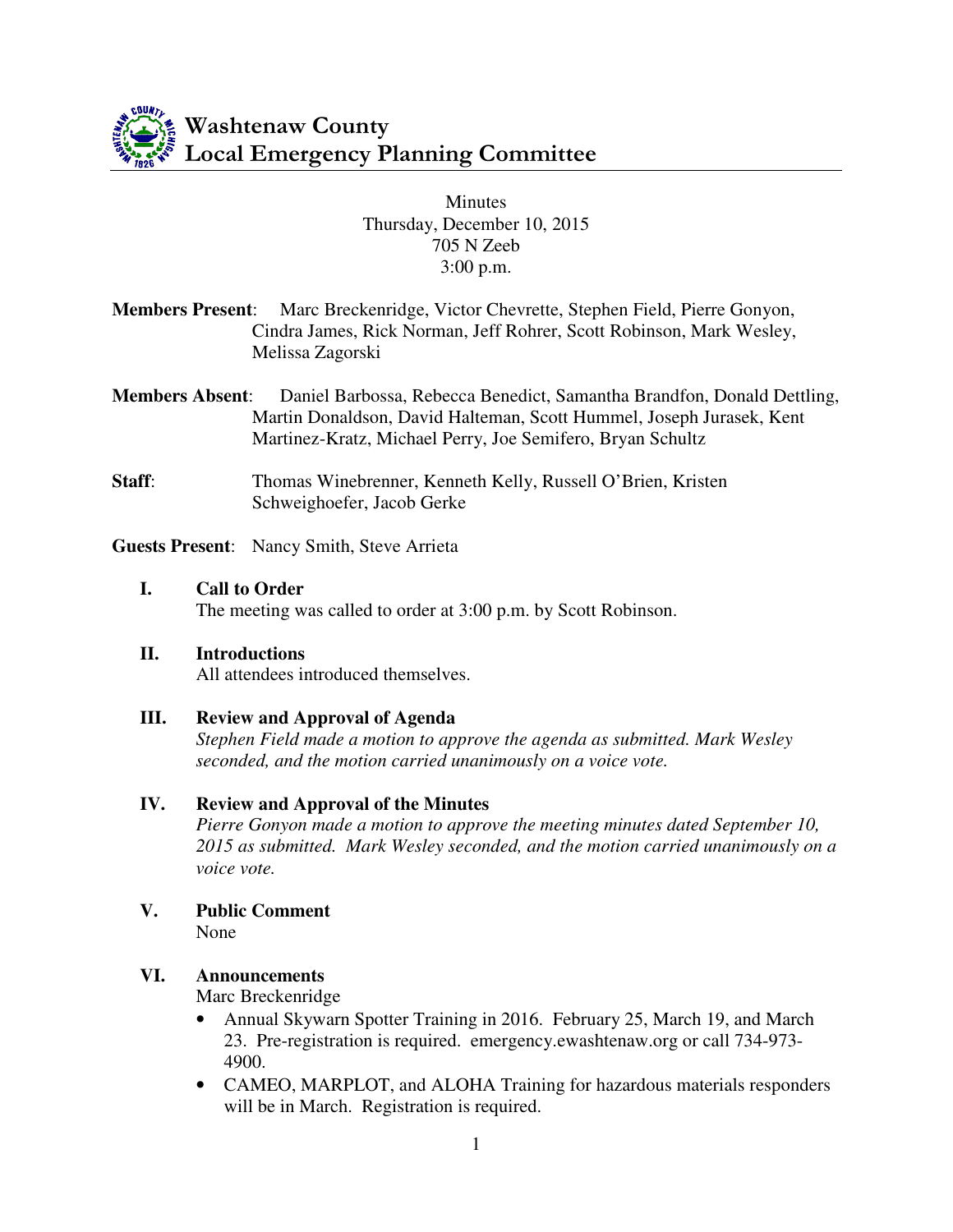• Just finished an ICS 300-400 level training at WCC. Another training will be held in February. Marc will forward the information to Scott Robinson and Pierre Gonyon.

# **VII. Old Business**

# **A. EHS facility planning update (reported by Ken Kelly)**

- As of December 9, 48 EHS site plans have updated information.
- 2 new plans are being finalized. They are 2 Comcast facilities in Ypsilanti and both exceed TPQ for Sulfuric Acid in batteries.
- The former Ford/ACH plant in Ypsilanti (128 Spring St), will be coming off our list. The site has been cleared of all EHS and the wastewater treatment plant has been demolished.
- The application for the 2015-2016 Hazardous Materials Emergency Planning Grant has been finalized and was just signed by the Chair. It will be submitted to Lansing tomorrow. Again expecting funds around \$3000 to be used for planning purposes.

# **B. Information Coordinator's Report (reported by Tom Winebrenner)**

- 302 completed pollution prevention site visits to date.
- Tom introduced Jacob Gerke, a new EH employee. He will be doing a lot of the pollution prevention inspections after Tom retires the end of December.
- Scott Robinson, on behalf of the Committee, congratulated Tom on his retirement!

## **C. Emergency Coordinator's Report (reported by Marc Breckenridge)**

- No EHS site related incidents.
- One issue with a residue rail car in Saline being stored on railroad tracks. Residents felt it was unsafe. Can legally store stuff in vehicles for up to 364 days. The car will be moved out of sight.

## **D. HazMat Team Director's Report (reported by Victor Chevrette)**

- On September 11, 2015 a semi rolled over at Geddes and US23. HazMat was called out to identify the white powder that was on the ground. The 50lb brown bags were not marked with contents. Ended up being soap. The only health hazard would be if you walked through it and dust was kicked up it could be inhaled.
- Finished up the UofM football games. One interesting reoccurring incident was in section 30. A vender receiving chemo treatment would set off the radmonitors every game.
- Superior Township tornado sirens were all serviced last week.

## **E. LEPC Membership Update (Committee Chair)**

• The 2 members that did not show up to any meetings had resigned prior to being asked to resign by the committee. The clerk's office was contacted to have their names removed from the website.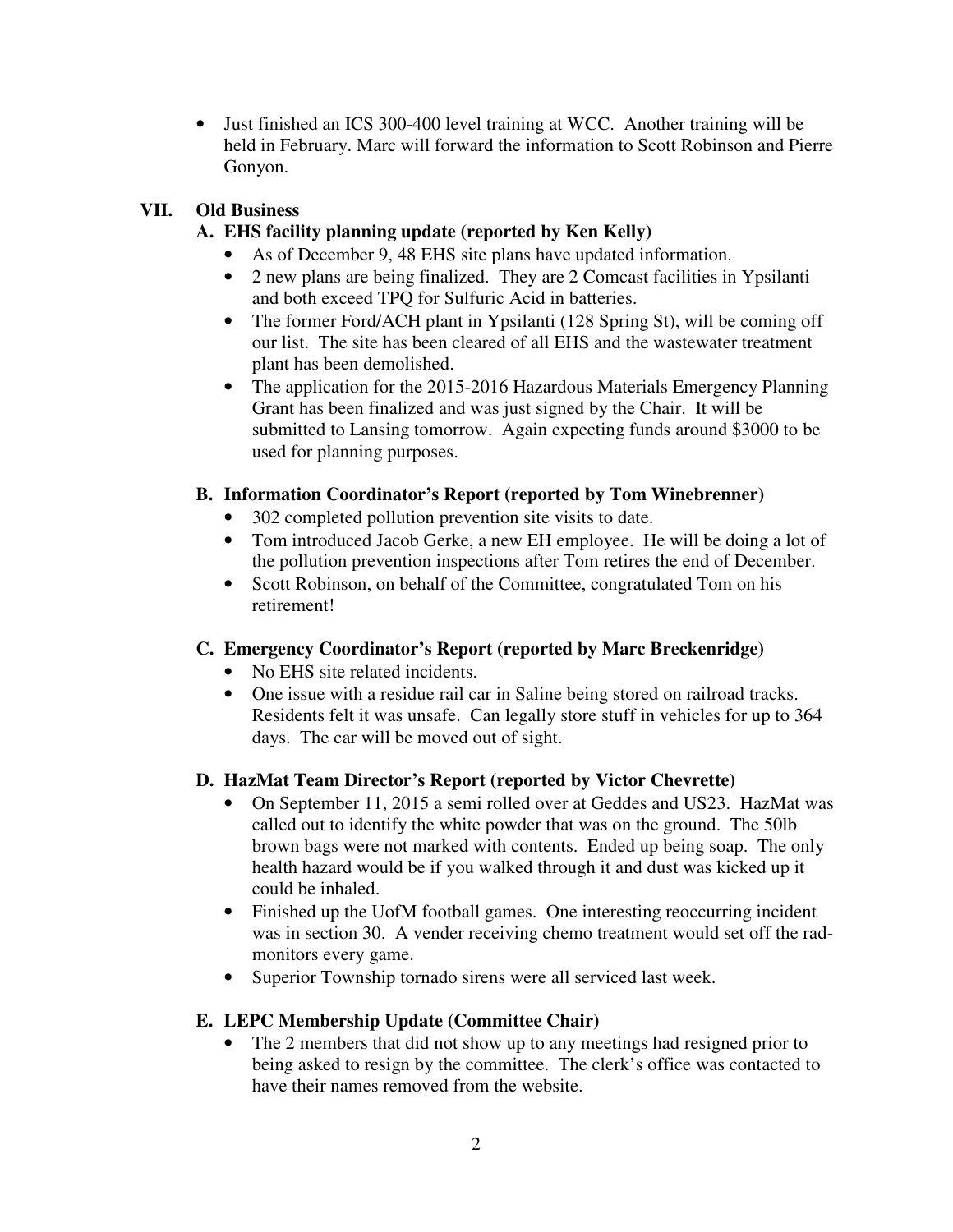- 3 members had submitted for reappointment and all 3 were reappointed. Scott Robinson, Victor Chevrette, and Jeff Rohrer. Edwin Peart will be at the March meeting to swear in members.
- Continuing to update and clean up the member list.

## **VIII. New Business**

# **A. Updated Bylaws (Marc Breckenridge)**

- Marc recently met with Ellen Rabinowitz (Health Officer) and Kristen Schweighoefer (Environmental Health Director) to talk about the future of LEPC staffing going forward. Ken Kelly, who is officially retiring at the end of 2015, will come back part-time in 2016 to continue the LEPC planning effort.
- The bylaws were passed out to the committee. Changes and updates were highlighted in red. Members discussed the proposed changes.
- Pierre Gonyon suggested using different language in section 3.05 Notice of Meetings. Instead of saying "at the December meeting" use language to say the last meeting of the year or the  $4<sup>th</sup>$  quarter meeting.
- Section 3.06 Quorum was discussed. Members agreed that 1/3 was a good number for a quorum.
- Multiple places that State Emergency Response Commission (SERC) needs to be replaced by Michigan Citizen-Community Emergency Response Coordinating Council (MCCERCC).
- Section 6.03 Secretary responsibilities will be taken over by the Sheriff's Emergency Services Division.
- Members want to add a "Section 6.04 Records Retention." Minutes and records will be kept in accordance with County Policy or the terms established by approved grant agreements.
- Include revision dates as well as the approved date.
- The revised bylaws will be looked at by the Board of Commissioners (BOC) in January or February.
- *Victor Chevrette made a motion to approve the updated LEPC Bylaws and to submit them to the BOC for approval. Mark Wesley seconded, and the motion carried unanimously on a voice vote.*

## **B. 2016 Meeting Schedule**

- Members received a copy of the proposed LEPC 2016 Meeting Schedule.
- March 10, June 9, September 8, and December 8.
- The location will be at the Emergency Services Division on Hogback Rd as well as other locations as needed.
- *Mark Wesley made a motion to approve the LEPC 2016 Meeting Schedule as submitted. Victor Chevrette seconded, and the motion carried unanimously on a voice vote.*